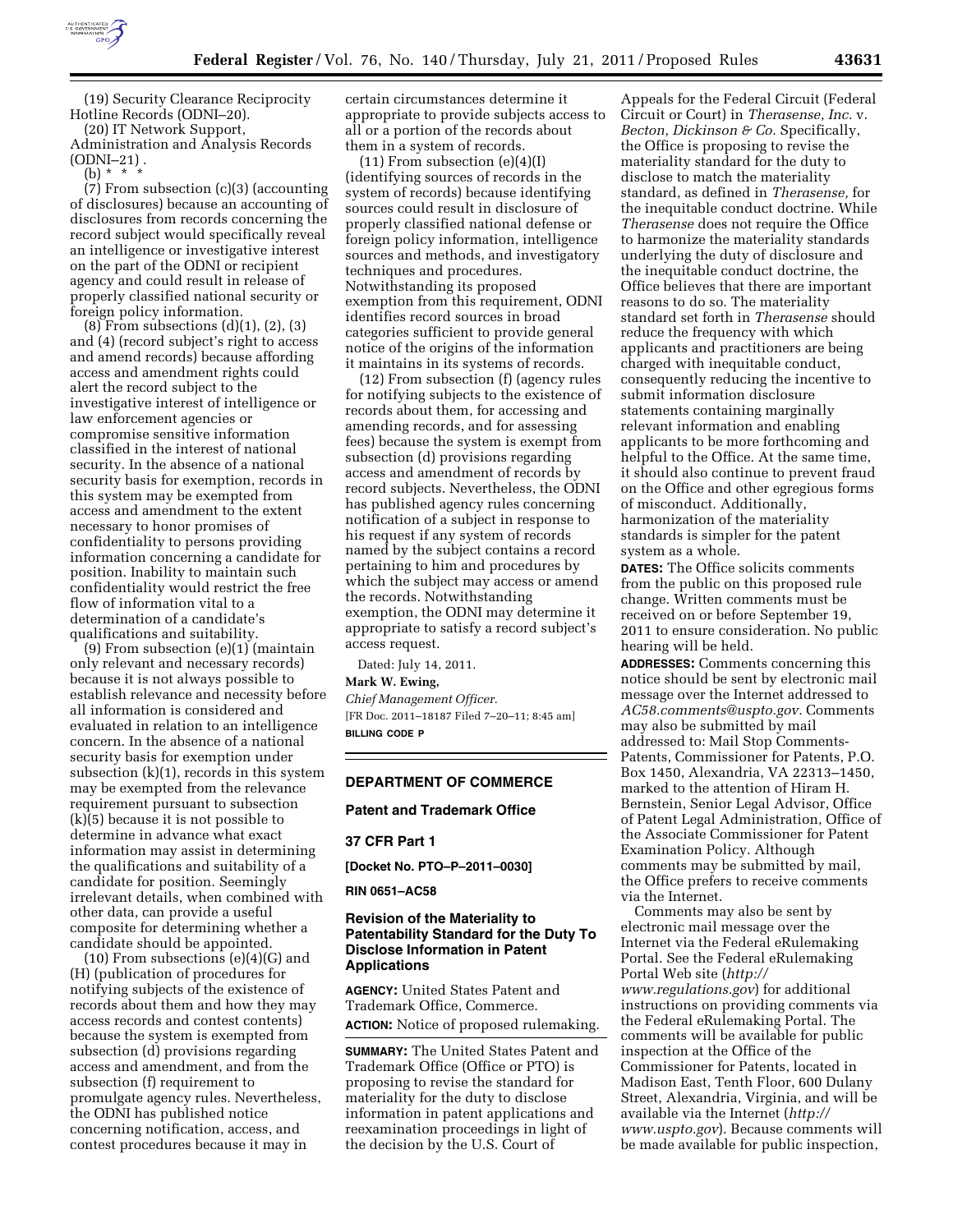information that the submitter does not desire to make public, such as an address or phone number, should not be included in the comments.

**FOR FURTHER INFORMATION CONTACT:**  Hiram H. Bernstein, Senior Legal Advisor; Kenneth M. Schor, Senior Legal Advisor; or Nicole D. Haines, Legal Advisor, Office of Patent Legal Administration, Office of the Associate Commissioner for Patent Examination Policy, by telephone at (571) 272–7707, (571) 272–7710, or (571) 272–7717, respectively, or by mail addressed to: Mail Stop Comments-Patents, Commissioner for Patents, P.O. Box 1450, Alexandria, VA 22313–1450, marked to the attention of Hiram H. Bernstein.

**SUPPLEMENTARY INFORMATION:** The Office is proposing to revise the materiality standard for the duty to disclose information to the Office in patent applications and reexamination proceedings set forth in §§ 1.56(b) and 1.555(b) in light of the Federal Circuit's decision in *Therasense, Inc.* v. *Becton, Dickinson & Co.,* \_\_\_ F.3d \_\_\_, 2011 WL 2028255 (Fed. Cir. 2011) (*en banc*). Specifically, the Office is proposing to adopt the standard for materiality required to establish inequitable conduct as defined in *Therasense* as the standard for materiality under §§ 1.56(b) and 1.555(b).

In *Therasense,* the Court defined materiality using a ''but-for-plus'' standard. As the general rule, the Court explained that ''[w]hen an applicant fails to disclose prior art to the PTO, that prior art is but-for material if the PTO would not have allowed a claim had it been aware of the undisclosed prior art.'' *Therasense,* 2011 WL 2028255, at \*11. Said differently, the Court explained: ''[I]n assessing the materiality of a withheld reference, the court must determine whether the PTO would have allowed the claim if it had been aware of the undisclosed reference[,] \* \* \* apply[ing] the preponderance of the evidence standard and giv[ing] claims their broadest reasonable construction.'' *Id.* The Court also recognized that ''affirmative acts of egregious misconduct,'' *Id.* at \*12, before the PTO are unacceptable: ''Although but-for materiality generally must be proved to satisfy the materiality prong of inequitable conduct, this court recognizes an exception in cases of affirmative egregious misconduct.'' *Id.*  The Court reasoned that ''a patentee is unlikely to go to great lengths to deceive the PTO with a falsehood unless it believes that the falsehood will affect issuance of the patent.'' *Id.* The Court clarified that ''neither mere

nondisclosure of prior art references to the PTO nor failure to mention prior art references in an affidavit constitutes affirmative egregious misconduct.'' *Id.*  Lastly, the Court identified the submission of an unmistakably false affidavit as an example of affirmative egregious misconduct. *Id.* 

Historically, the Federal Circuit connected the materiality standard for inequitable conduct with the PTO's materiality standard for the duty of disclosure. That is, the Court has invoked the materiality standard for the duty of disclosure to measure materiality in cases raising claims of inequitable conduct. In doing so, the Court has utilized both the ''reasonable examiner'' standard set forth in the 1977 version of § 1.56(b) and current § 1.56(b) promulgated in 1992. *See, e.g., Am. Hoist & Derrick Co.* v. *Sowa & Sons, Inc.,* 725 F.2d 1350, 1363 (Fed. Cir. 1984); *Bruno Indep. Living Aids, Inc.* v. *Acorn Mobility Servs., Inc.,* 394 F.3d 1348, 1352–53 (Fed. Cir. 2005). While the *Therasense* Court severed what existed of the historical connection between the two materiality standards, as most recently articulated in *Digital Control Inc.* v. *Charles Mach. Works,*  437 F.3d 1309, 1315–16 (Fed. Cir. 2006) (identifying the PTO's current standard as one of many standards the courts could apply), it did not indicate that the Office must apply the standard for materiality required to establish inequitable conduct under *Therasense*  as the standard for determining materiality under  $\S 1.56(b)$  or  $\S 1.555(b)$ . As the dissent in *Therasense* noted, ''the scope of the court-made [inequitable conduct] doctrine is not inseparably tied to the breadth of the PTO's disclosure rules.'' *Therasense,* 2011 WL 2028255, at \*33. The Office, however, believes that there are important reasons to amend § 1.56(b) and § 1.555(b) so that the PTO's materiality standard for the duty of disclosure matches the materiality standard for inequitable conduct.

While not as inclusive as current § 1.56(b), the Office expects that the ''but-for-plus'' standard from *Therasense* will result in patent applicants providing the most relevant information and reduce the incentive for applicants to submit information disclosure statements containing only marginally relevant information out of an abundance of caution. The Court stated that its ''but-for-plus'' standard, ''[b]y creating an exception to punish affirmative egregious acts without penalizing the failure to disclose information that would not have changed the issuance decision, \* \* \* strikes a necessary balance between

encouraging honesty before the PTO and preventing unfounded accusations of inequitable conduct.'' *Therasense,* 2011 WL 2028255, at \*12. Thus, the Office expects that the ''but-for-plus'' standard will reduce the frequency with which applicants and practitioners are being charged with inequitable conduct, thereby reducing the incentive for applicants to submit marginally relevant information to the Office. At the same time, it will continue to prevent applicants from deceiving the Office and breaching their duty of candor and good faith.

The Office also believes that a unitary materiality standard is simpler for the patent bar to implement. Under the single ''but-for-plus'' standard of materiality, patent applicants will not be put in the position of having to meet one standard for materiality as defined in *Therasense* in defending against inequitable conduct allegations and a second, different materiality standard to fulfill the duty to disclose before the Office.

The Office recognizes that it previously considered, and rejected, a ''but-for'' standard for the duty of disclosure in 1992 when it promulgated current § 1.56(b). Duty of Disclosure, 57 FR 2021, 2024 (Jan. 17, 1992). The affirmative egregious misconduct exception set forth in *Therasense*  addresses the Office's long-standing concern about the types of unscrupulous conduct that could occur unchecked under a pure ''but-for'' standard.

Although the Office is proposing to revise §§ 1.56(b) and 1.555(b) to match the ''but-for-plus'' materiality standard announced in *Therasense,* the Office recognizes that *Therasense* could be reviewed by the U.S. Supreme Court. Because the rule making process is lengthy and because the Office prefers to receive and consider public comments before issuing a final rule, the Office is proceeding in parallel with the possibility of a *Therasense certiorari*  petition. Should a petition for *certiorari*  be filed and the Supreme Court grant review of the case, the Office will consider delaying issuance of a final rule until the Supreme Court has issued its decision.

Additionally, the Office is considering further actions that may provide an incentive for applicants to assist the Office by explaining/clarifying the relationship of prior art to the claimed invention. While this form of information would not implicate the standard of materiality as that term has been defined in *Therasense,* and therefore would not be required under the proposed changes to § 1.56, the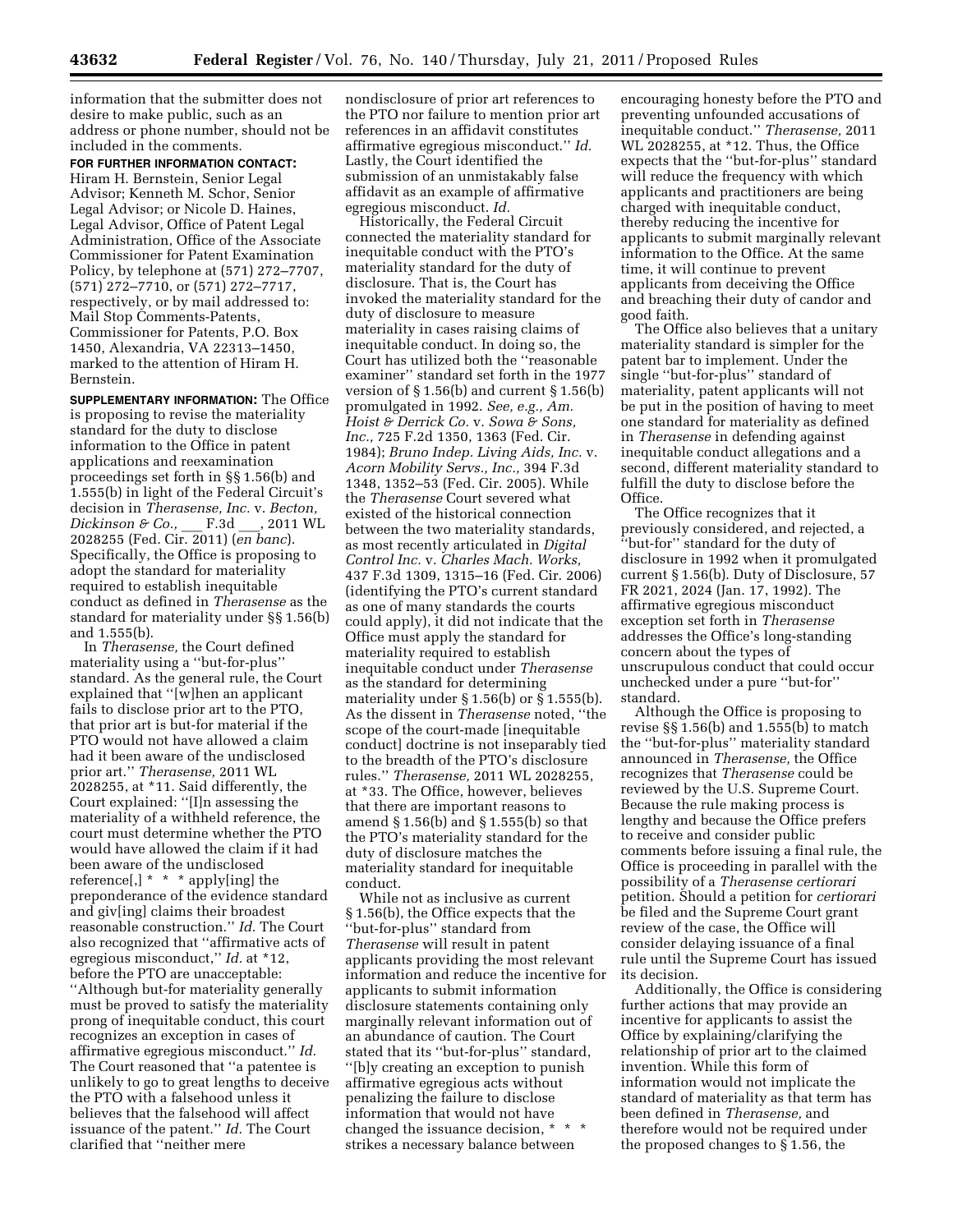Office believes it is worthwhile to explore ways to encourage applicants to submit information, beyond that required under the *Therasense*  materiality standard, that would be helpful and useful in advancing examination.

## **Discussion of Specific Rules**

Title 37 of the Code of Federal Regulations, Part 1, is proposed to be amended as follows:

*Section 1.56:* Section 1.56(b) as proposed to be amended would provide that information is material to patentability if it is material under the standard set forth in *Therasense,* and that information is material to patentability under *Therasense* if: (1) The Office would not allow a claim if it were aware of the information, applying the preponderance of the evidence standard and giving the claim its broadest reasonable construction; or (2) the applicant engages in affirmative egregious misconduct before the Office as to the information. As stated in *Therasense,* neither mere nondisclosure of information to the Office nor failure to mention information in an affidavit, declaration, or other statement to the Office constitutes affirmative egregious misconduct. *Therasense,* 2011 WL 2028255, at \*12.

The Office notes that, under the ''butfor-plus'' standard of *Therasense,*  information is not material if the pending claim is allowable, applying the preponderance of the evidence standard and giving the claim its broadest reasonable construction, and the applicant does not engage in affirmative egregious misconduct before the Office as to the information. The Office recognizes the tension inherent in a disclosure standard based on unpatentability, but appreciates and expects that patent applicants are inclined to be forthcoming and submit information beyond that required by proposed Rule 56, in an effort to assist examiners in performing their duties. The Office wishes to facilitate and encourage such efforts by applicants. While applicants should avoid drafting claims that are unpatentable in the face of the prior art they disclose, the Office will not regard information disclosures as admissions of unpatentability for any claims in the application. *See* § 1.97(h). In addition, there is no duty under § 1.56 to submit information that is not material under the ''but-for-plus'' standard of *Therasense* and § 1.56(b).

*Section 1.555:* Section 1.555(b) as proposed to be amended would provide that information is material to patentability if it is material under the standard set forth in *Therasense,* and

that information is material to patentability under *Therasense* if: (1) The Office would not find a claim patentable if it were aware of the information, applying the preponderance of the evidence standard and giving the claim its broadest reasonable construction; or (2) the patent owner engages in affirmative egregious misconduct before the Office as to the information. Again as stated in *Therasense,* neither mere nondisclosure of information to the Office nor failure to mention information in an affidavit, declaration, or other statement to the Office constitutes affirmative egregious misconduct. *Therasense,* 2011 WL 2028255, at \*12.

Section 1.933 is directed to the duty of disclosure in *inter partes*  reexamination proceedings; however, the statement as to materiality of information simply incorporates § 1.555. Thus, no revision is proposed for § 1.933.

#### **Rule Making Considerations**

*A. Regulatory Flexibility Act:* For the reasons set forth herein, the Deputy General Counsel for General Law of the United States Patent and Trademark Office has certified to the Chief Counsel for Advocacy of the Small Business Administration that changes proposed in this notice will not have a significant economic impact on a substantial number of small entities. *See* 5 U.S.C. 605(b).

This notice proposes to harmonize the standard for materiality under §§ 1.56 and 1.555 with the standard for materiality required to establish inequitable conduct. Additionally, the single harmonized materiality standard should reduce the incentives to submit information of marginal relevance. This notice does not propose any additional fees or requirements on patent applicants or patentees. Therefore, the changes proposed in this notice will not have a significant economic impact on a substantial number of small entities.

*B. Executive Order 12866 (Regulatory Planning and Review):* This rule making has been determined to be not significant for purposes of Executive Order 12866 (Sept. 30, 1993).

*C. Executive Order 13563 (Improving Regulation and Regulatory Review):* The Office has complied with Executive Order 13563. Specifically, the Office has, to the extent feasible: (1) Used the best available techniques to quantify costs and benefits, and has considered values such as equity, fairness and distributive impacts; (2) involved the public in an open exchange of information and perspectives among experts in relevant disciplines, affected

stakeholders in the private sector and the public as a whole, and provided online access to the rule making docket; (3) attempted to promote coordination, simplification and harmonization across government agencies and identified goals designed to promote innovation; (4) considered approaches that reduce burdens and maintain flexibility and freedom of choice for the public; and (5) ensured the objectivity of scientific and technological information and processes, to the extent applicable.

*D. Executive Order 13132 (Federalism):* This rule making does not contain policies with federalism implications sufficient to warrant preparation of a Federalism Assessment under Executive Order 13132 (Aug. 4, 1999).

*E. Executive Order 13175 (Tribal Consultation):* This rule making will not: (1) Have substantial direct effects on one or more Indian tribes; (2) impose substantial direct compliance costs on Indian tribal governments; or (3) preempt tribal law. Therefore, a tribal summary impact statement is not required under Executive Order 13175 (Nov. 6, 2000).

*F. Executive Order 13211 (Energy Effects):* This rule making is not a significant energy action under Executive Order 13211 because this rule making is not likely to have a significant adverse effect on the supply, distribution, or use of energy. Therefore, a Statement of Energy Effects is not required under Executive Order 13211 (May 18, 2001).

*G. Executive Order 12988 (Civil Justice Reform):* This rule making meets applicable standards to minimize litigation, eliminate ambiguity, and reduce burden as set forth in sections 3(a) and 3(b)(2) of Executive Order 12988 (Feb. 5, 1996).

*H. Executive Order 13045 (Protection of Children):* This rule making does not concern an environmental risk to health or safety that may disproportionately affect children under Executive Order 13045 (Apr. 21, 1997).

*I. Executive Order 12630 (Taking of Private Property):* This rule making will not effect a taking of private property or otherwise have taking implications under Executive Order 12630 (Mar. 15, 1988).

*J. Congressional Review Act:* Under the Congressional Review Act provisions of the Small Business Regulatory Enforcement Fairness Act of 1996 (5 U.S.C. 801 *et seq.*), prior to issuing any final rule, the United States Patent and Trademark Office will submit a report containing the final rule and other required information to the U.S. Senate, the U.S. House of